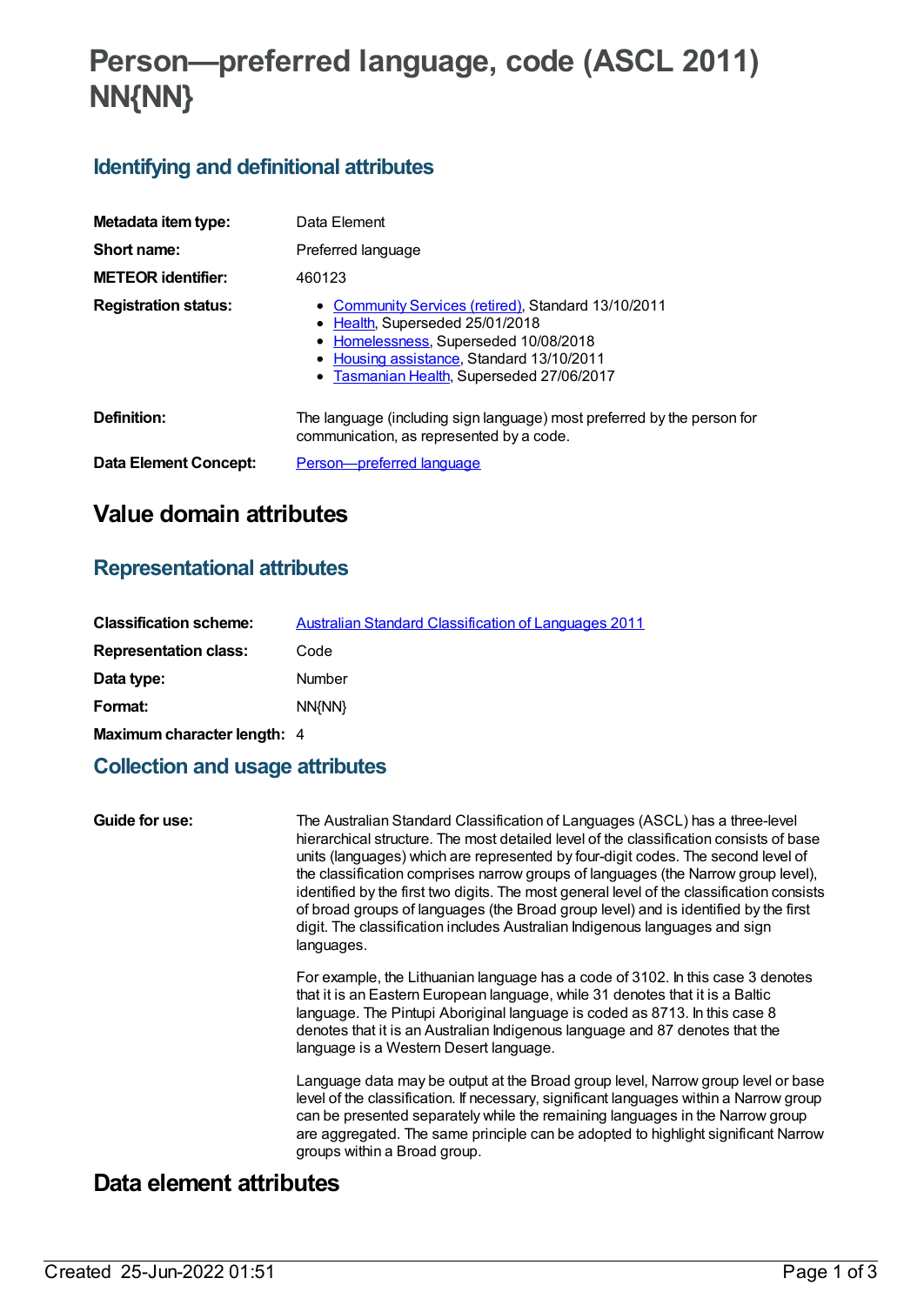#### **Collection and usage attributes**

**Guide for use:** This may be a language other than English even where the person can speak fluent English.

#### **Source and reference attributes**

| <b>Submitting organisation:</b> | Australian Institute of Health and Welfare                                                                                      |
|---------------------------------|---------------------------------------------------------------------------------------------------------------------------------|
| Reference documents:            | ABS cat. no. 1267.0. Australian Standard Classification of Languages (ASCL),<br>2011. Canberra: Australian Bureau of Statistics |

### **Relational attributes**

| Related metadata<br>references: | See also Person-main language other than English spoken at home, code (ASCL<br>2011) NN{NN}                                                                                                                                                                         |
|---------------------------------|---------------------------------------------------------------------------------------------------------------------------------------------------------------------------------------------------------------------------------------------------------------------|
|                                 | • Children and Families, Superseded 20/01/2021<br>• Community Services (retired), Standard 13/10/2011<br>• Disability, Standard 13/08/2015<br>• Health, Superseded 25/01/2018<br>• Homelessness, Superseded 10/08/2018<br>• Housing assistance, Standard 13/10/2011 |
|                                 | Supersedes Person-preferred language, code (ASCL 2005) NN{NN}                                                                                                                                                                                                       |
|                                 | • Community Services (retired), Superseded 13/10/2011<br>• Health, Superseded 13/10/2011                                                                                                                                                                            |
|                                 | Has been superseded by Person—preferred language, code (ASCL, 2016) NINNNI                                                                                                                                                                                          |

Has been superseded by *[Person—preferred](https://meteor.aihw.gov.au/content/659407) language, code (ASCL 2016) N[NNN]* 

- ACT Health [\(retired\)](https://meteor.aihw.gov.au/RegistrationAuthority/9), Candidate 08/08/2018
- [Health](https://meteor.aihw.gov.au/RegistrationAuthority/12), Standard 25/01/2018
- [Tasmanian](https://meteor.aihw.gov.au/RegistrationAuthority/15) Health, Standard 27/06/2017